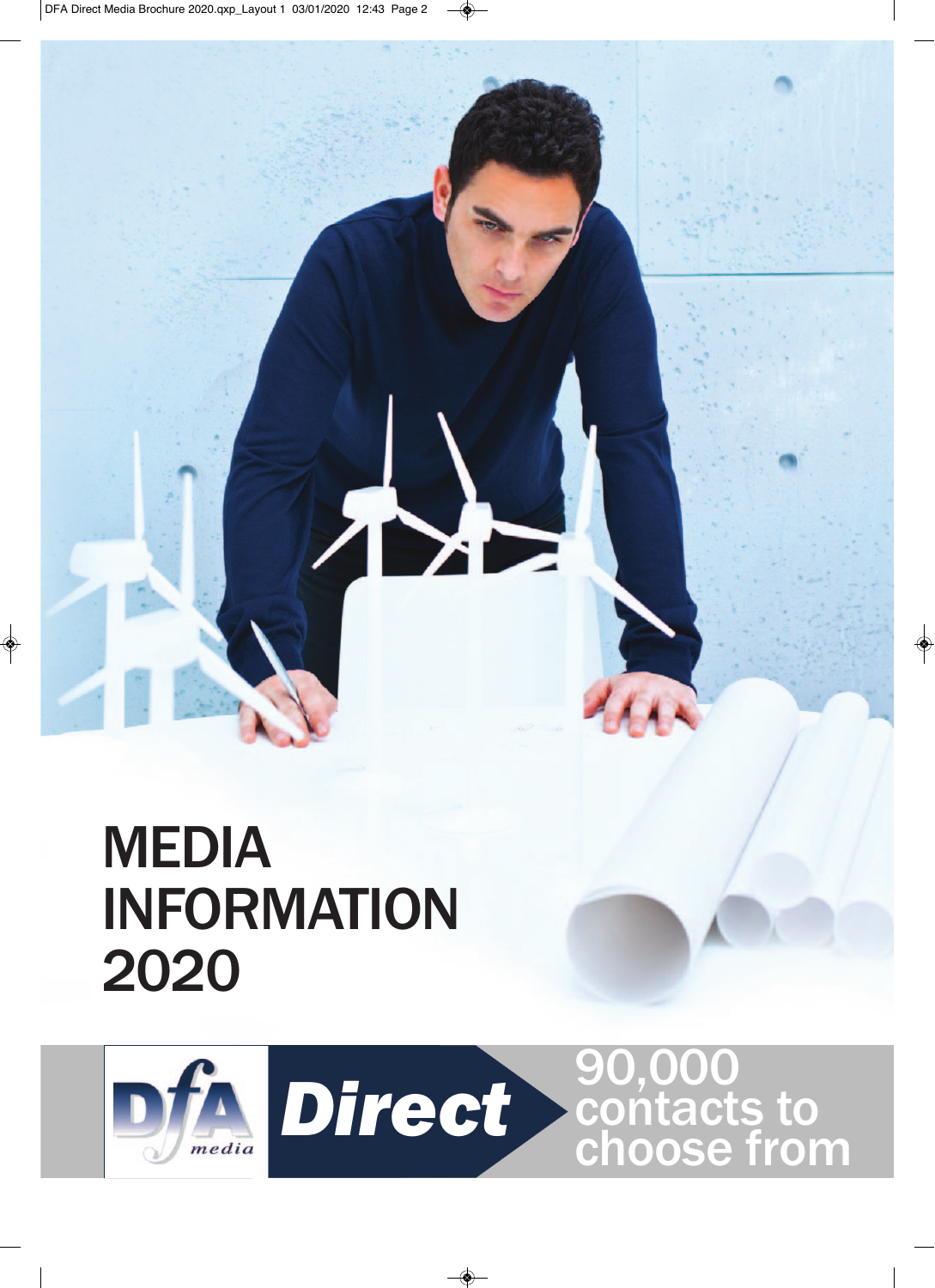

### Engineering journals and exhibitions at the heart of manufacturing.

# Drives**&**Controls

The leading magazine for Automation, Power Transmission and Motion Control. 18,000 (ABC Audited – 100% requested) contacts within Design, Corporate Management, Research & Development, Purchasing, Sales & Marketing, Education and Consultants.

Main activities in Aerospace, Building Materials and Construction, Electrical Electronic Manufacturing, Food Drink and Tobacco, Utilities, Health Service, Mechanical Engineering, Oil & Gas, Pharmaceutical, Printing & Paper and Transport.

www.drivesncontrols.com

## Hydraulics&Pneumatics

The Journal for Fluid Power and Systems. Covering the latest in mechanical and electro-mechanical equipment everything from hose, fittings & swaging; hydraulics cylinders; valves; pumps and filters; to pneumatic actuation; electro-mechanical hybrid equipment; fieldbus technology; plus full systems and design & simulation software.

10,000 (ABC Audited – 100% requested) contacts within UK fluid power industry, ranging from manufacturers, OEM, resellers and end users. Applications: Offshore, Construction, Agriculture, Maintenance, Automation, Public Utilities, Marine, Automotive Construction, Civil Engineering, Retail, Medical and Aerospace.

www.hpmag.co.uk

## Works ■ Works<br>■ Engineering

The UK's leading industrial maintenance magazine with 10,000 ABC audited readers (100% requested). The only magazine in the sector to reflect the size of the market. Areas covered include: Asset management, maintenance, energy efficiency, plant infrastructure, health & safety, materials handling. Reach buyers and specifiers featuring plant/ works/ maintenance engineers, managers and directors covering the full chain of command within the market.

www.pwemag.co.uk



Power Electronics Europe offers 15000 records to engineers and professionals across Europe involved in the design of power electronics systems.

Design Engineering, Engineering Management, General/Corporate Management, Research & Development, Engineering Services, Sales/Marketing, Purchasing/Procurement and Education.

www.power-mag.com



Aftermarket Magazine – The UK's No.1 publication for the automotive aftermarket industry. Primary Business Function: Independent Garages / Fleet Workshops / Franchised Dealers Wholesale Distributors / Factors / Fast Fits / Independent Crash Repair / Refinishers / Head Offices / Purchasing

◈

www.aftermarketonline.net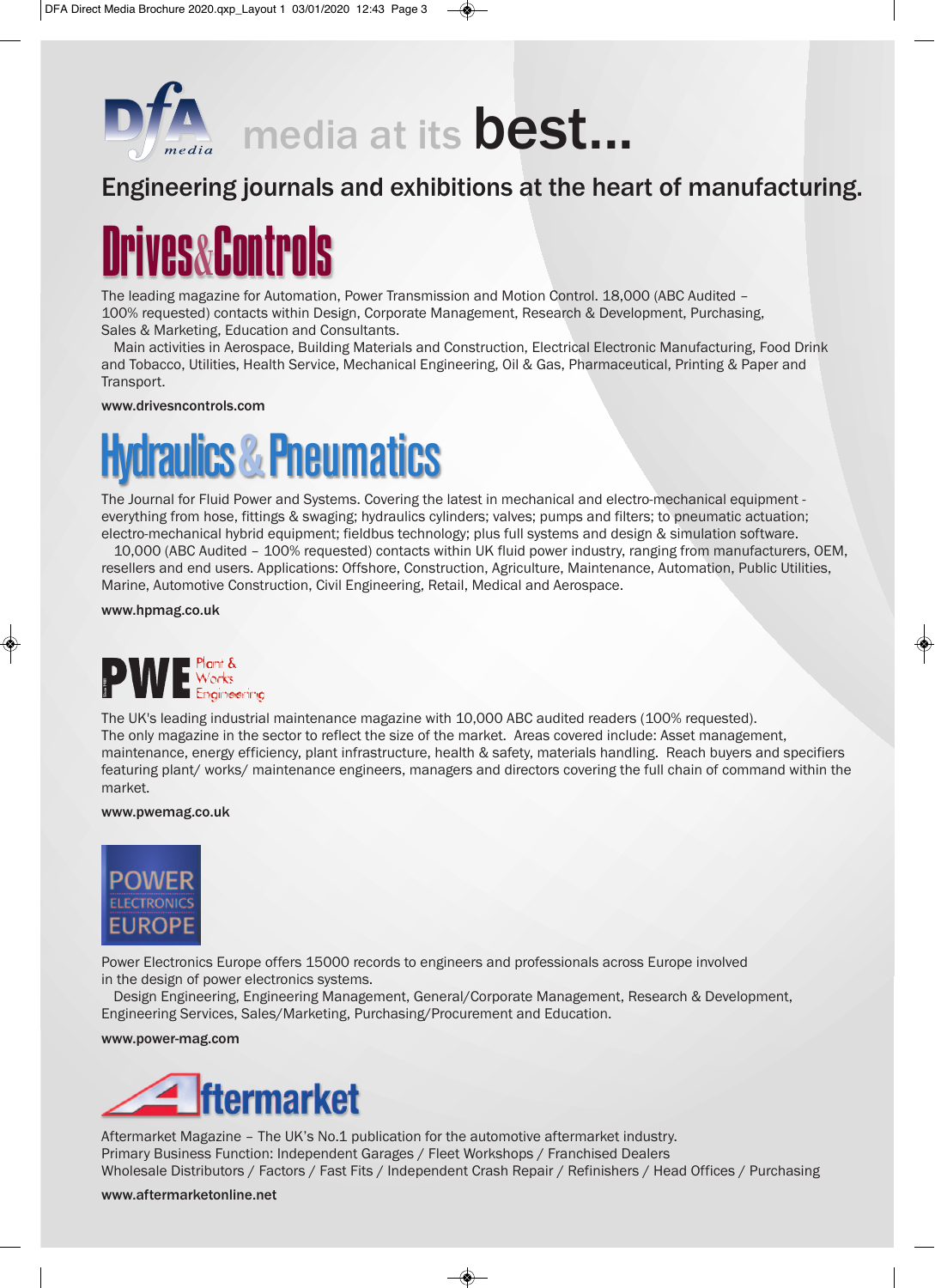

Smart Machines & Factories is the UK's first and leading dedicated journal focusing on Digitisation (4IR) and transforming to a smart manufacturing era.

10,000 contacts covering Aerospace, Shipbuilding & Marine, Defence, Electrical Electronic Manufacturing, Food Drink and Tobacco, Utilities, Health Service, Mechanical Engineering, Oil & Gas, Pharmaceutical, Printing & Paper and Transport.

www.smartmachinesandfactories.com



Offshore Engineering & Equipment (OEE) covers the design, procurement, engineering and maintenance requirements of the offshore industries to 12,253 contacts including oil and gas, drilling, subsea, renewables and related equipment including health and safety. The content focuses on providing the latest news and information for industry professionals.

www.offshoreequipment.co.uk

## Over 90,000 contacts to select from. Subscribers to the leading brands in their respective fields.

Visitor data to Drives & Controls Exhibition, Fluid Power & Systems, Smart Machines & Factories, Air-Tech and Plant & Asset Management Exhibitions

13,518 visitors attended the 2018 DFA Media co-located engineering events offering the opportunity tocontact current and identified buyers from a range of UK industries.

www.airtech-expo.com www.drives-expo.com www.fluidpowersystems-expo.cor www.maintenanceuk-expo.com www.smartindustry-expo.com